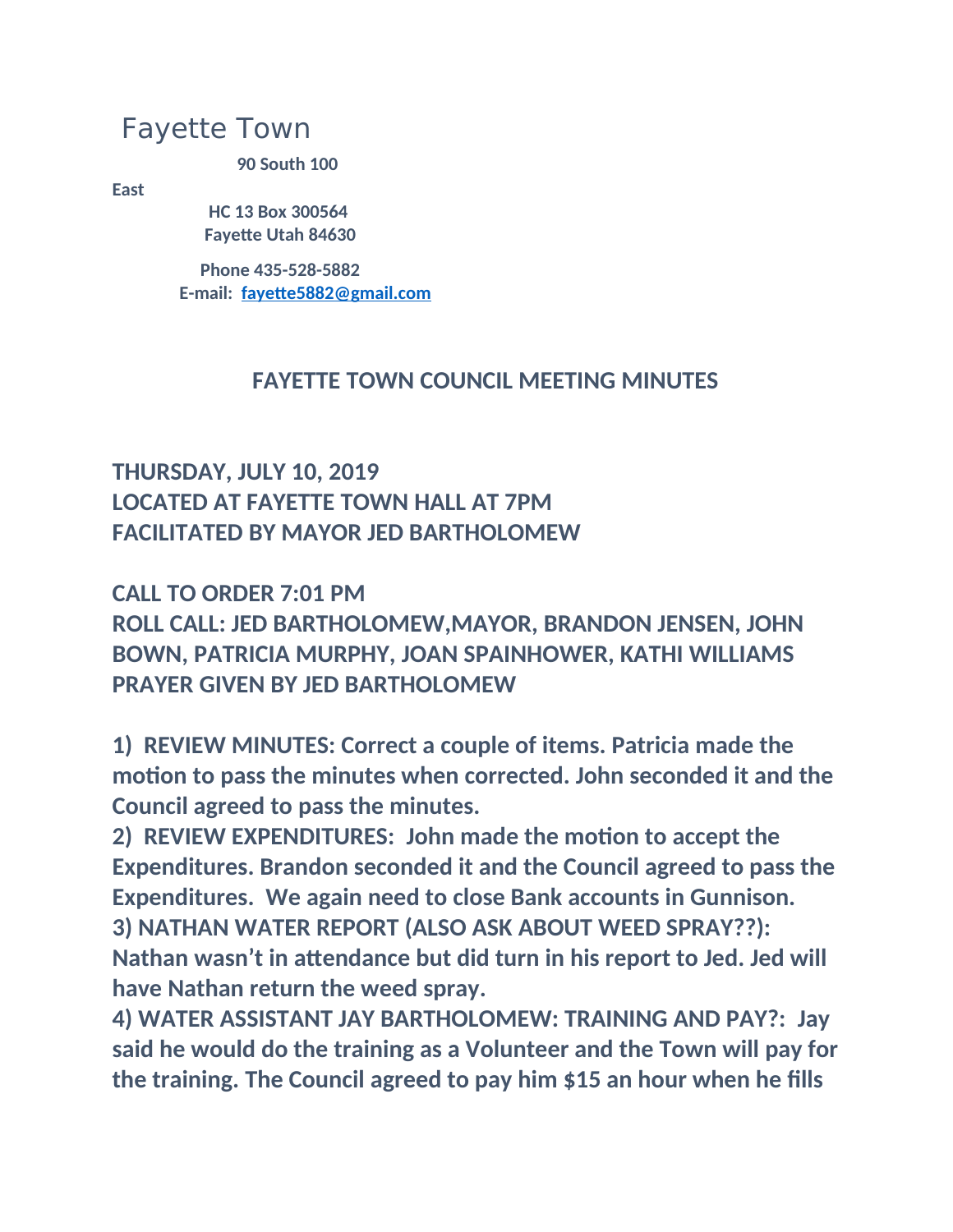**in for Nathan. Brandon made the motion to accept the pay, Joan seconded it and the Council passed the motion.**

**5) TALK ABOUT THE JULY 24TH ACTIVITIES: Tiffany Bartholomew was here to tell us how things are going for the Celebration. There will be Games, Parade, 5K, and 1 mile races, slip and slides. There will be prizes for the Best Floats in the Parade. Lunch will be served at noon. Hamburgers and Hot Dogs with citizens contributing salad's and dessert. It should be a good time for all.**

**6) TALK ABOUT THE LAWYER: The Lawyer, Kevin Daniels has been here and has been paid.**

**FIRE DEPARTMENT CAME TO TALK TO US ABOUT A NO-BURN ORDINANCE. Jed Hansen came to talk to us about talking about making an Ordinance for a NO-BURN ORDINANCE for Fayette Town. We use the State's Ordinance, but he suggested passing our own. We will address this next Town Council Meeting. In the meantime we will use the State's. NO-BURNING BETWEEN JUNE 1ST- OCTOBER 31ST . 7) REVIEW THE GENERATOR AND WHAT PROCESS WE NEED TO GO THROUGH: No one has received an answer back from the parties involved. Jed did talk to someone close by. This will be addressed more at the August Town Council Meeting.**

**8) REVIEW THE CREDIT CARD WITH ZION'S: Jed asked again to please get a credit card from Zion's Bank. Patricia made the motion to go ahead and apply and get Credit Card for the Town. John seconded it. The Council passed the motion.**

**9) DID WE GET A FLAG ORDERED?: Brandon did say he had been looking for one. We needed to know the size we needed. A 5x8 flag is needed. Brandon made the motion to buy the flag soon and have it here before the 24th. Joan seconded it and the Council passed the motion.**

**10) SAVING'S ACCOUNT AT GUNNISON: We have 2 savings accounts at Gunnison and 1 Checking account still open. The Council wants all closed and transferred to Zion's in Manti.**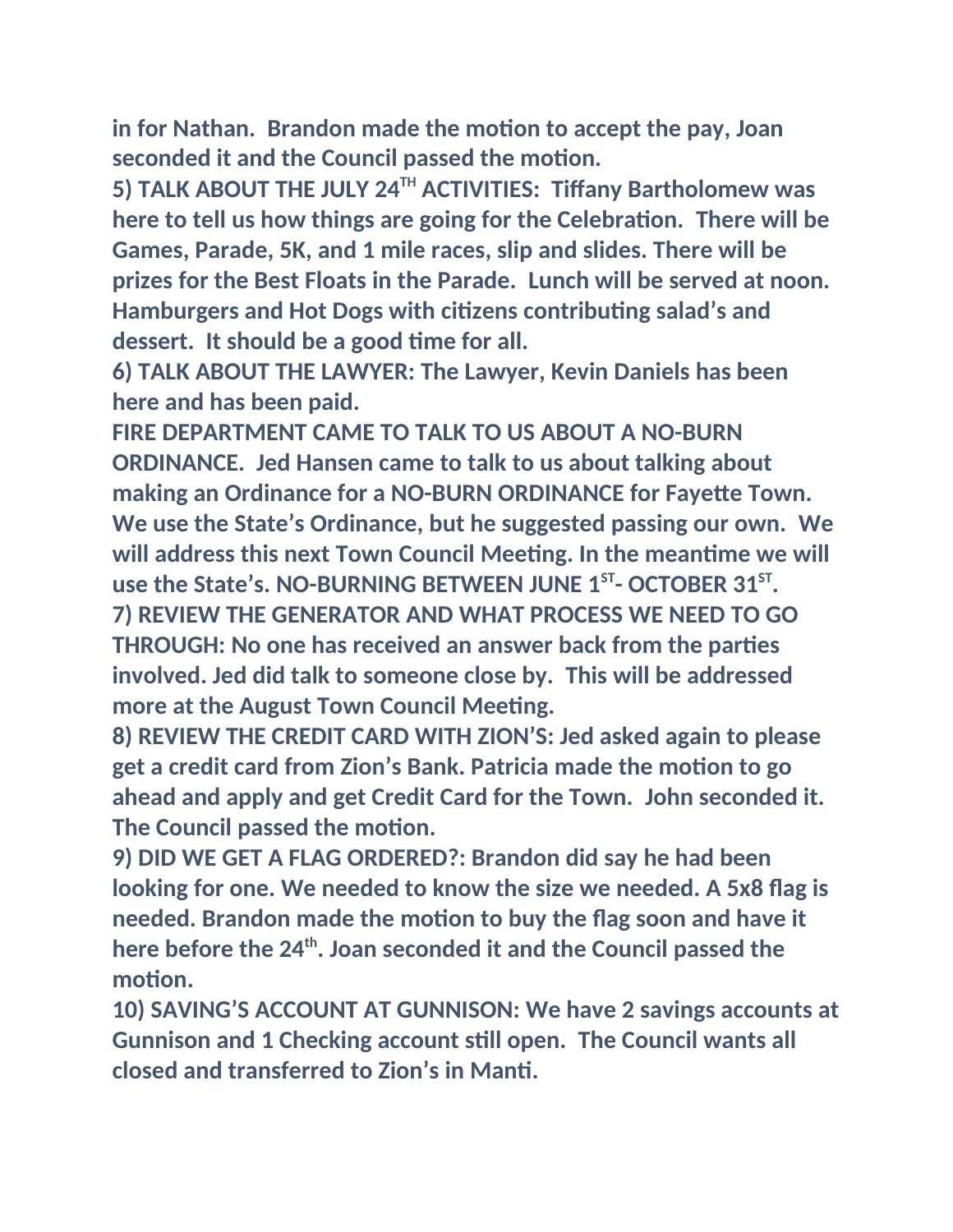**11) SPRAY MESQUITOS FOR THE CELEBRATION—JULY 27TH?: No use to sray and waste money because they just come back the next day. County is going to be doing something over the water to kill the larva. Also Jed will try to spray something on the lawns before the 27th .**

### **CITIZEN'S CONCERN'S:**

 **Patricia asked if there was shooting inside Town Boundaries?**

 **Bruce asked about putting up "Mister's" around the Pavillion for Celebration.**

 **(I don't think they knew what "Mister"s are)**

 **Travis Has asked us to consider telling the citizen's what is going on with the Restitution from Mrs. Mellor. Council decided to put an update in the Newsletter twice a year. Any other question's can be addressed by Kathi. She is in the Office on Tuesday and Thursday from 9-3.**

 **Jay asked about having more than one Bank account. We have multiple at Zion's Bank.**

 **Travis asked what we are thinking about our roads. We are looking at chip and seal next year.**

#### **TOWN COUNCIL ITEMS:**

 **Brandon wanted to know if we wanted the Flags up all week for the 24th? Yes!**

 **John mentioned that we need to watch the water being used. A lot of people are using over 50,000 gallons just in one month.**

 **Jed wanted to know about the Cemetery. Joan will check it out and get some help if she needs it.**

 **We also need to do something about the 2 dead trees in the back of the building.**

 **Joan is going to make sure we get some pipe for Greg Lyman's driveway.**